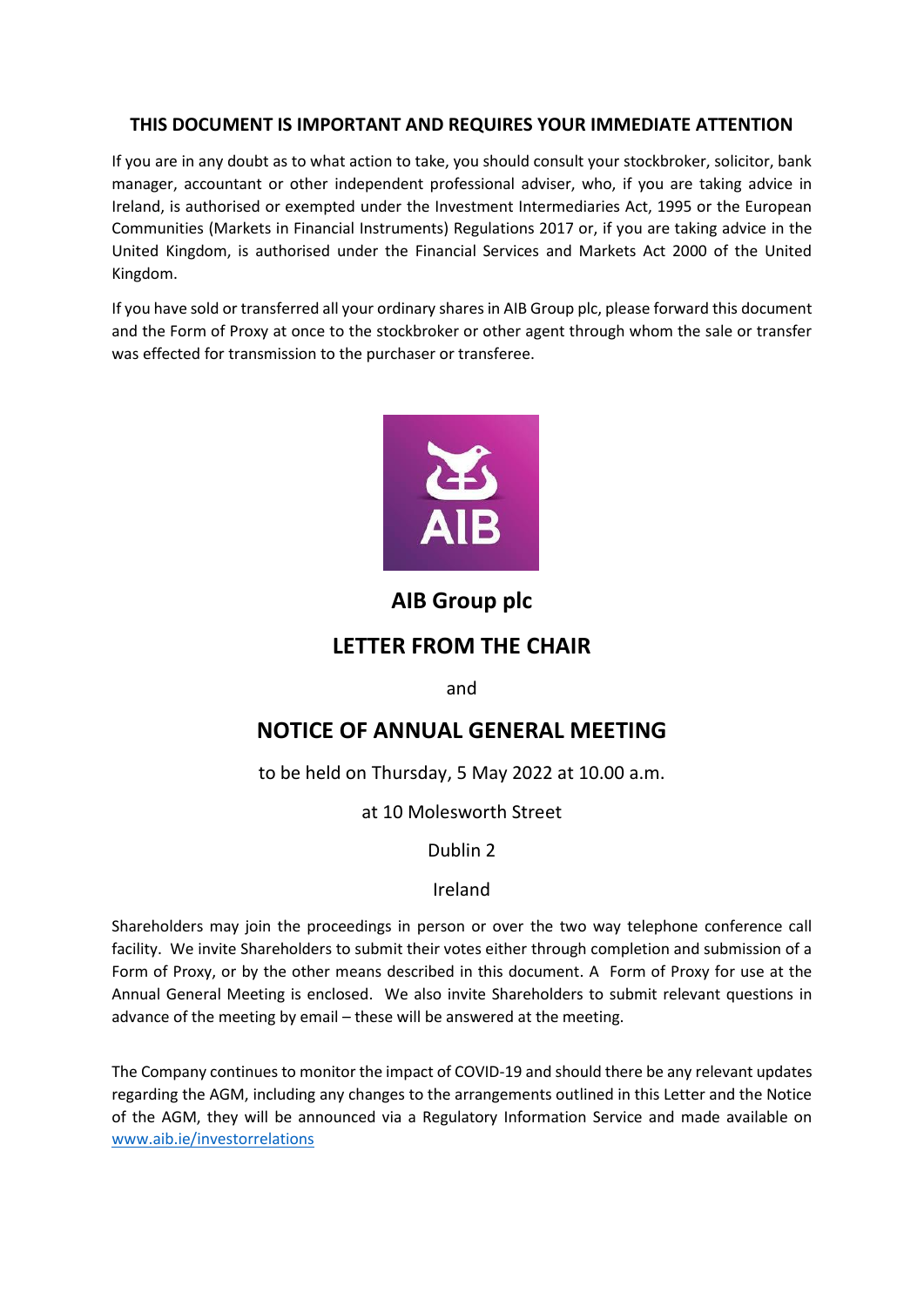# **AIB Group plc Letter from the Chair and Notice of Annual General Meeting**

# **Contents**

# **Page**

| Letter from the Chair to the Shareholders of AIB Group plc | 3               |
|------------------------------------------------------------|-----------------|
| Voting Instructions                                        | 9               |
| Notice of Annual General Meeting                           | 10              |
| Shareholder Information                                    | 15 <sub>1</sub> |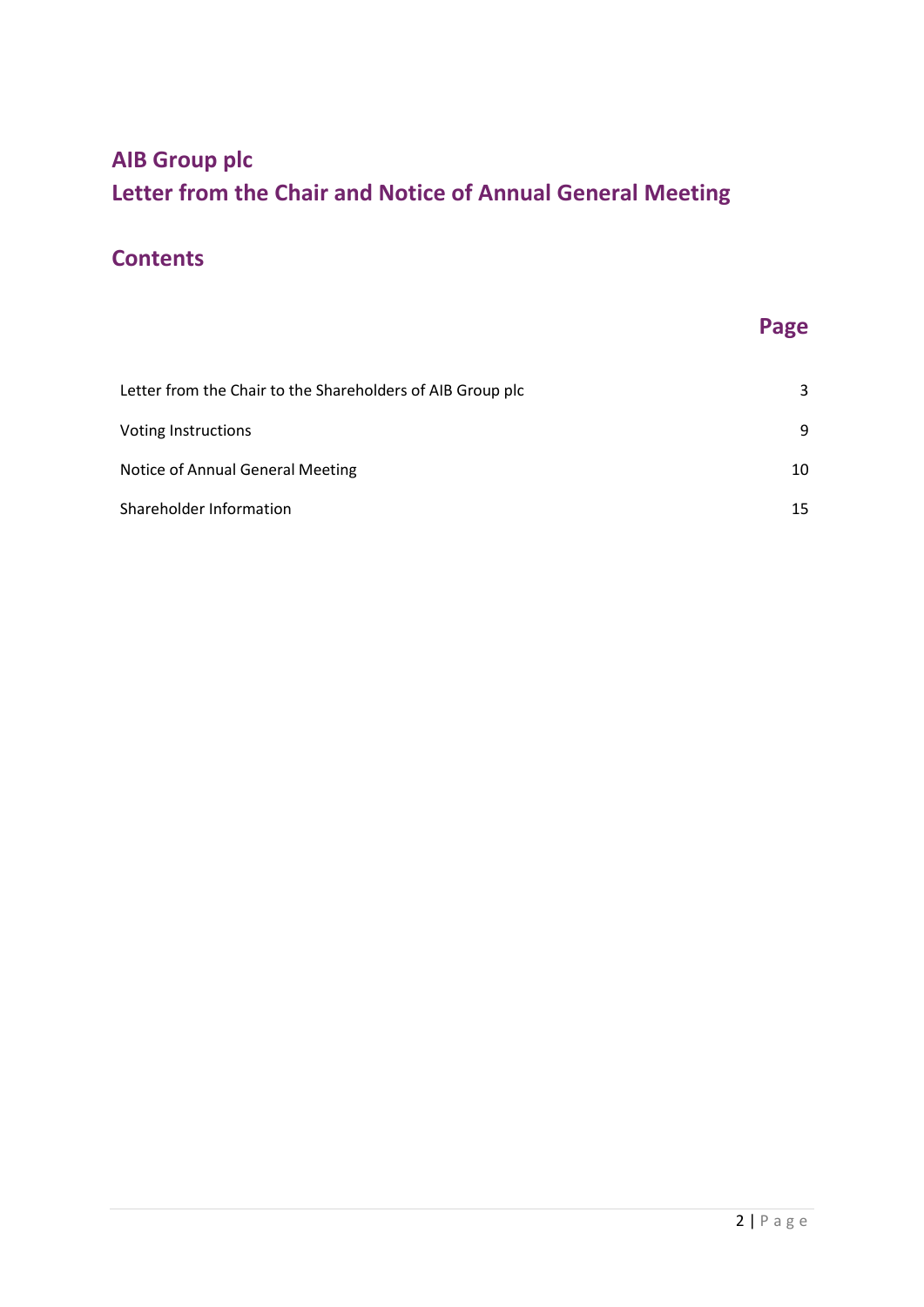

**AIB Group plc** 10 Molesworth Street Dublin 2 Ireland D02 R126 +353 1 6600311 [https://group.aib.ie](https://group.aib.ie/)

1 April 2022

#### **To the Shareholders of AIB Group plc**

#### Dear Shareholder,

The Notice of the Annual General Meeting ("AGM") of AIB Group plc (the "Company") to be held on Thursday, 5 May 2022 at 10.00 a.m. at 10 Molesworth Street, Dublin 2, Ireland is set out on pages 10 to 14 of this document.

The resolutions to be proposed at the AGM are set out in detail in the Notice and explanatory notes on the resolutions are set out below.

#### **Resolution 1 – Financial Statements**

Resolution 1 deals with the consideration of the financial statements of the Company for the year ended 31 December 2021. A full copy of the 2021 Annual Financial Report is available on the Company's website <https://aib.ie/investorrelations/>

#### **Resolution 2 – Dividend**

Resolution 2 seeks Shareholder approval to declare a final dividend of 4.5 euro cent per ordinary share for the year ended 31 December 2021 payable, if approved, on 13 May 2022 to holders of ordinary shares on the register of members at the close of business on 1 April 2022.

#### **Resolution 3 – Remuneration of the Auditor**

Resolution 3 authorises the Directors to determine the remuneration of the Auditor.

#### **Resolution 4 – Continuation in office of the Auditor**

While Section 383 of the Companies Act, 2014 provides for the automatic reappointment of the auditor of an Irish company at a company's annual general meeting except in very specific and limited circumstances, the Directors continue to believe that it is important for Shareholders to be provided with an opportunity to have a say on the continuation in office of Deloitte as Auditor of the Company until the conclusion of the next Annual General Meeting of the Company and Resolution 4 is being tabled as an "advisory", non-binding, resolution for this purpose.

#### **Resolution 5 – Election and Re-election of Directors**

Resolution 5 deals with the proposed election and re-election of all Directors who are putting themselves forward at the AGM, in accordance with the UK Corporate Governance Code.

Ms Anik Chaumartin, Mr Donal Galvin, Ms Tanya Horgan, Mr Jan Sijbrand and I, Mr Jim Pettigrew, were appointed to the Board since the 2021 AGM and we will offer ourselves for election. The Board

AIB Group plc. Registered Office: 10 Molesworth Street, Dublin 2. Registered in Ireland, No. 594283. Directors: J. Pettigrew (Chair, British), A. Chaumartin (French), D. Galvin, B. Geoghegan, T. Horgan, J.C. Hunt, C. Lennon, E MacLean (British), A. Maguire, B. McDonagh, H. Normoyle, A. O'Brien, F. O'Dwyer, S.K. Pritchard, J. Sijbrand (Netherlands), R. Singh (USA).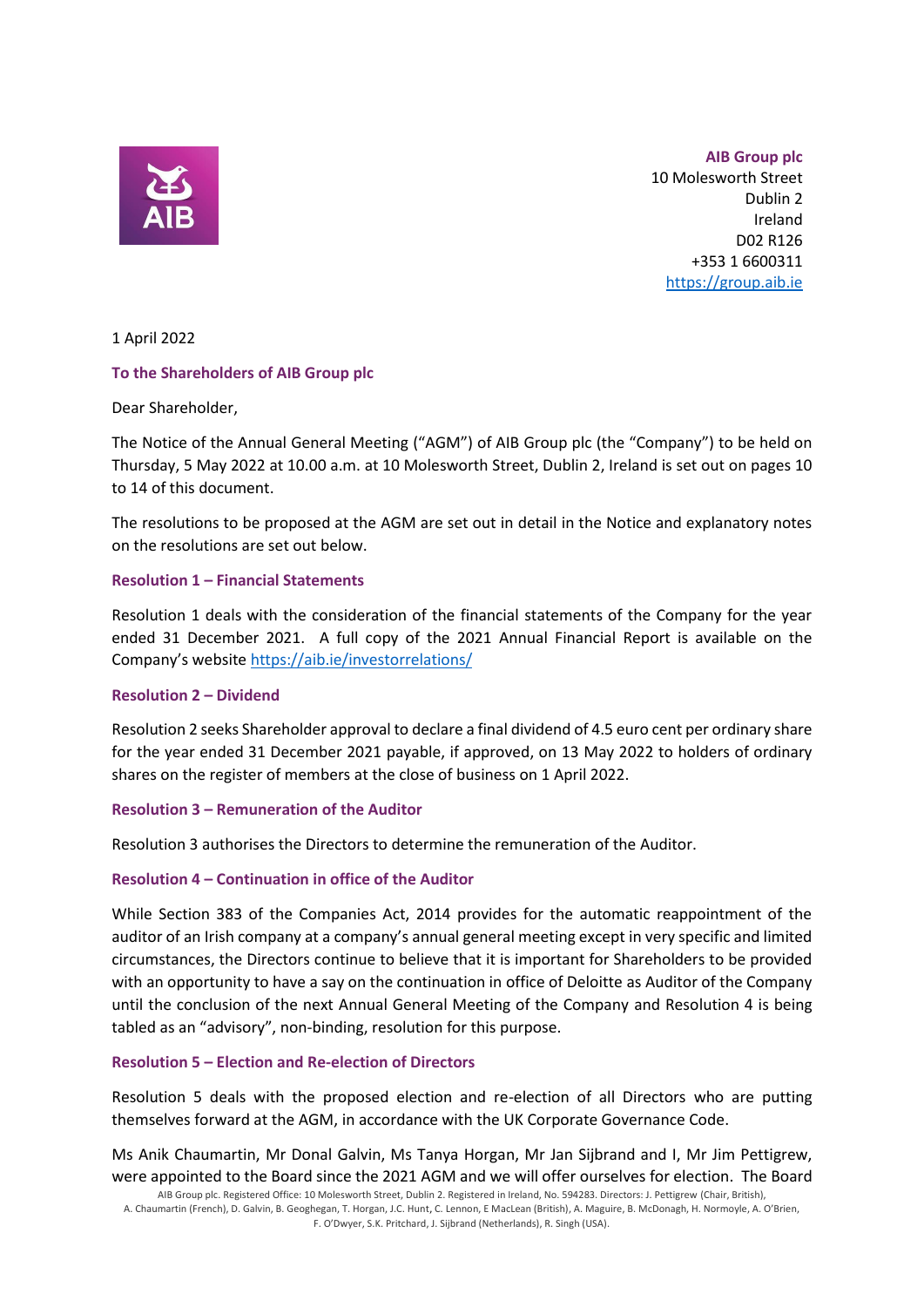continues its practice of requiring all other Directors to retire annually and to offer themselves for reelection.

The Board undertakes a formal annual evaluation of its Directors and is satisfied that all the Directors performed effectively during the year, and since, in offering independent and constructive challenge to management and have committed sufficient time to discharge their responsibilities effectively. All of the Directors are experienced and knowledgeable and the Board is confident that they each bring valuable skills to the Board and provide an objective perspective. Biographies of each of the Directors, including their skills, acumen and areas of expertise relevant to their role as Directors, are set out on pages 36 to 39 of the 2021 Annual Financial Report.

As he exercises control over more than 30% of the voting rights of the Company, the Minister for Finance in Ireland is what is termed a "Controlling Shareholder" for the purposes of the Listing Rules to which the Company is subject. As a consequence, the election or re-election of any independent Director must be approved by a majority of both the Shareholders of the Company and the Shareholders excluding the Controlling Shareholder(s). When the Company announces the results of the votes on the resolutions to elect or re-elect independent Directors, it will disclose the votes cast on each separate resolution both by the Shareholders as a whole and the Shareholders excluding the Controlling Shareholder. The election or re-election of each proposed independent Director will be considered separately at the meeting. Accordingly the resolutions to which this matter applies are: 5 a), c), d), f), g), h), i), j), k), l), m), o), and p).

On page 183 of the 2021 Annual Financial Report, the Board set out its determination of the independence of its Directors. Particular care was taken by the Board in arriving at its view that Ann O'Brien and Raj Singh were considered independent, given that they were both originally appointed as Directors by the Board following their nomination by the Minister for Finance in Ireland. As noted in his biography on page 38 of the 2021 Annual Financial Report, Brendan McDonagh was formerly a Director of the National Treasury Management Agency, an entity which would be considered to be associated with the Minister for Finance. The Board determined at the time of Mr McDonagh's appointment in 2016 that he should be considered to be independent and remains of this view. The Board is satisfied that each of the Directors considered by it to be independent are free from any relationships or other circumstances which are likely to affect the exercise of their independent judgement.

#### **Resolution 6 – Directors' Remuneration Report**

Resolution 6 will be proposed as an Ordinary Resolution to deal with the Directors' Remuneration Report. This Report is set out on pages 205 to 207 of the 2021 Annual Financial Report and has been prepared in accordance with the requirements of the European Union (Shareholders' Rights) Regulations 2020 (the "**Regulations**"). In accordance with the provisions of the Regulations, and consistent with the Company's prior practice, a resolution on this Report is being put to Shareholders on an advisory basis. Whilst an "advisory" resolution is not binding on the Company, the Board recognises that the tabling of such a resolution is best practice in this area and is an acknowledgement of Shareholders' rights to have a "say on pay".

#### **Resolution 7 – Remuneration Policy**

Resolution 7 will be proposed as an Ordinary Resolution to ask Shareholders to consider the Remuneration Policy as set out in the Corporate Governance Remuneration Statement on pages 201 to 202 of the 2021 Annual Financial Report and which has been prepared in accordance with the requirements of the Regulations.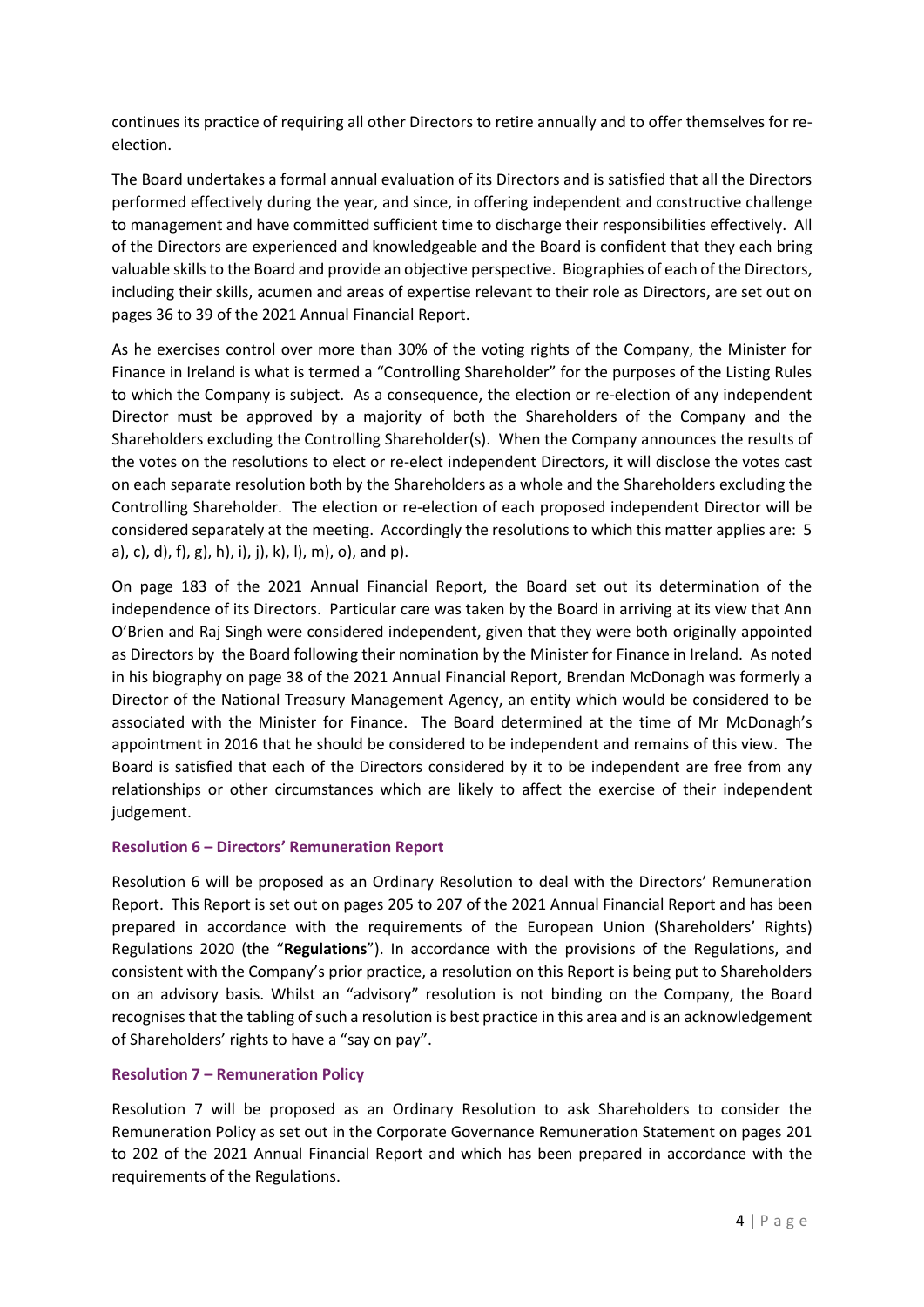This is also an "advisory" resolution and is being tabled for the same reason as Resolution 6 immediately preceding it.

#### **Resolution 8 – Authority to allot shares**

Resolution 8 will be proposed as an Ordinary Resolution to authorise the Directors to allot shares up to an aggregate nominal amount of €565,496,091.04, representing approximately one third of the Company's issued share capital (excluding treasury shares) on 1 April 2022. The Directors have no present intention of making any new issue of shares and will exercise this authority only if they consider it to be in the best interests of Shareholders generally at that time. This authority will, if renewed, expire on the earlier of the date of the next Annual General Meeting of the Company or 4 August 2023.

#### **Resolutions 9 (a) and (b) – Disapplication of pre-emption rights**

Resolution 9 (a) will be proposed as a Special Resolution to renew the Directors' authority to allot shares for cash other than strictly pro-rata to existing shareholdings. The proposed authority is limited to (i) the allotment of shares for cash in connection with any rights issue (or other pro-rata offer) to Shareholders and (ii) otherwise in an amount up to an aggregate nominal amount of €84,824,413.66, representing approximately 5% of the nominal value of the Company's issued share capital as at the date of this document.

Resolution 9 (b) will also be proposed as a Special Resolution to empower the Directors, in addition to the authority sought under Resolution 9(a), to allot shares for cash otherwise than in accordance with statutory pre-emption rights in an amount up to an aggregate nominal value of €84,824,413.66, which represents approximately 5% of the Company's issued share capital as at the date of this document for the purposes of what the Directors determine to be an acquisition or other specified capital investment.

The expression "specified capital investment" is defined by the Statement of Principles published in March 2015 by the Pre-Emption Group as "one or more specific capital investment related uses for the proceeds of an issuance of equity securities, in respect of which sufficient information regarding the effect of the transaction on the listed company, the assets the subject of the transaction and (where appropriate) the profits attributable to them is made available to Shareholders to enable them to reach an assessment of the potential return. Items that are regarded as operating expenditure rather than capital expenditure will not typically be regarded as falling within the term "specified capital investment".

The division of the authorisation to allot equity securities into two resolutions is in conformity with the Pre-Emption Group's Monitoring Report and consistent with the good practice template resolutions as published in May 2016.

The Directors have no current intention to issue shares pursuant to these powers, which will expire on the earlier of the date of the next Annual General Meeting of the Company or 4 August 2023.

#### **Resolution 10 – Authority to purchase own shares**

Resolution 10 will be proposed as a Special Resolution to renew the authority of the Company, or any subsidiary, to make market purchases of up to 10% of the aggregate nominal value of the Company's issued share capital and to hold these shares as treasury shares or cancel them at the Directors' discretion. The resolution also sets out the minimum and maximum prices that may be paid for shares purchased in this manner. If the Directors were to exercise the authority being renewed by this resolution up to the maximum number of shares allowed, the total number of warrants to subscribe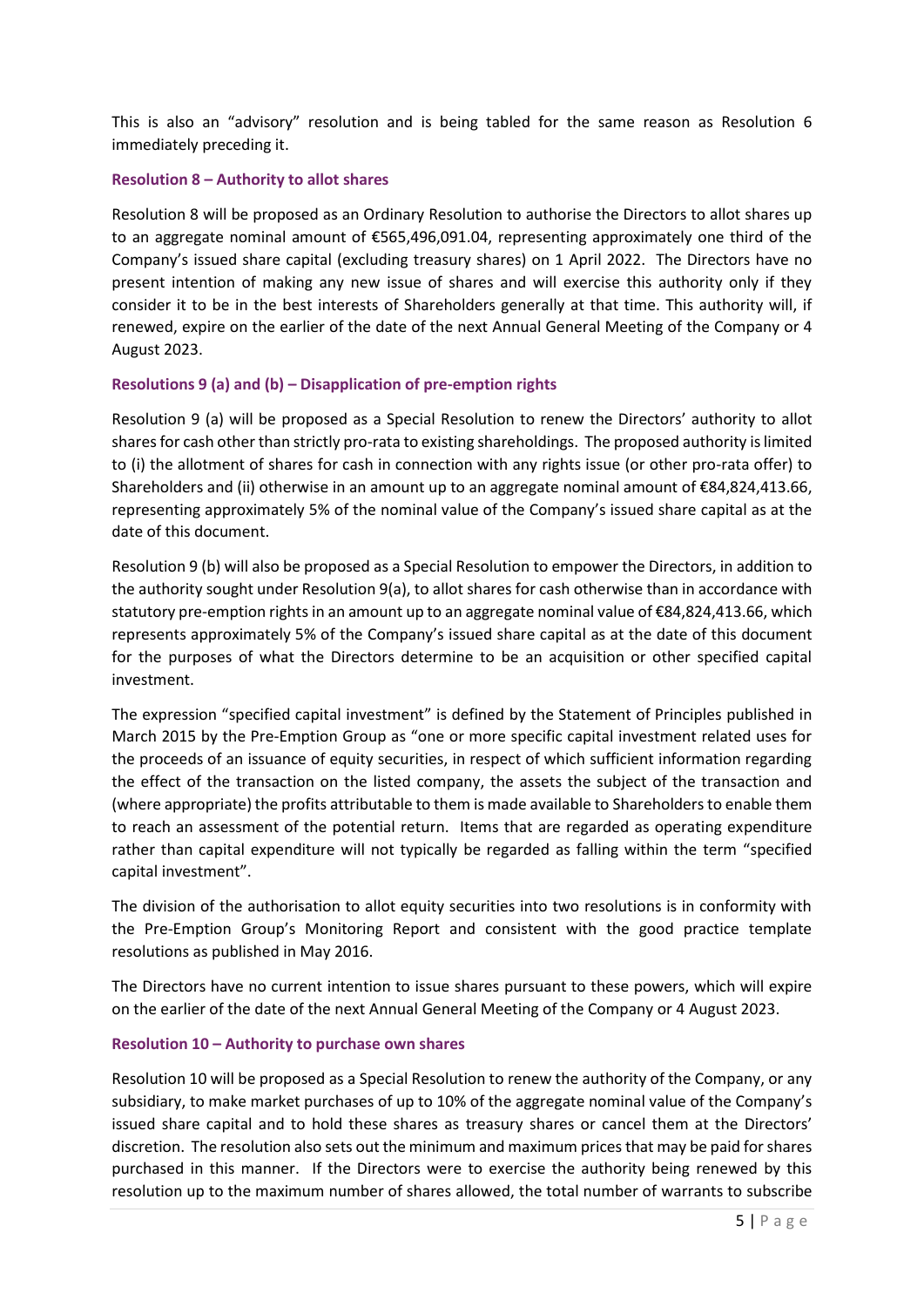for ordinary shares in the Company (which, on the date of this document, is 271,166,685, representing 9.99% of the Company's issued share capital (excluding treasury shares)), would represent 11.1% of the issued share capital (excluding treasury shares).

The Directors will exercise this authority only if they consider it to be in the best interests of Shareholders generally at that time. This authority will, if renewed, expire on the earlier of the date of the next Annual General Meeting of the Company or 4 August 2023.

#### **Resolution 11 – Re-issue price of Treasury Shares**

Resolution 11 will be proposed as a Special Resolution to authorise the Company to re-issue treasury shares off-market at certain specified minimum and maximum prices. This authority will, if renewed, expire on the earlier of the date of the next Annual General Meeting of the Company or 4 November 2023.

#### **Resolution 12 – Notice of General Meetings**

Resolution 12 will be proposed as a Special Resolution to maintain the existing authority in the Company's Articles of Association which permits the convening of an Extraordinary General Meeting of the Company on 14 days' notice where the purpose of the meeting is to consider an Ordinary Resolution only.

### **Resolution 13 – Renewal of authority to make off-market purchases of ordinary shares from the Minister for Finance**

Resolution 13 will be proposed as a Special Resolution to renew the authority of the Company to make, subject to the Minster for Finance's agreement, off-market purchases of ordinary shares from the Minister for Finance (or his nominee) on the same terms and conditions as contemplated in the contract entered into between the Company and the Minister for Finance dated 3 June 2021 (a copy of which was produced to the Annual General Meeting on 6 May 2021 and made available at the Company's registered office prior to such date) (the "Directed Buyback Contract"), which was originally approved by special resolution passed at that Annual General Meeting. A copy of the Directed Buyback Contract will be available for inspection at the Company's registered office during normal business hours until the close of business on 5 May 2022 and will also be available for inspection for at least 15 minutes prior to and during the AGM. A copy of the Directed Buyback Contract will also be available on www.aib.ie/investorrelations.

The Directors consider it may, in certain circumstances, be in the best interests of AIB and its Shareholders for AIB to purchase its own shares from the Minister for Finance (or his nominee). AIB may agree with the Minister for Finance to make off-market purchases of its ordinary shares at such times and on such number of occasions as the Directors may determine (provided it does not exceed 4.99 per cent. of AIB's Ordinary Share capital in any 12 month period):

- (a) by way of one or more standalone purchases;
- (b) through a non-discretionary, broker-managed directed trading programme (subject to certain parameters); or
- (c) in conjunction with any offer or sale by the Minister for Finance (or his nominee) by way of or including an institutional placing.

Any such off-market purchases shall be made at the relevant market price on the date the Ordinary Shares are contracted to be purchased or, if made in conjunction with an institutional placing by the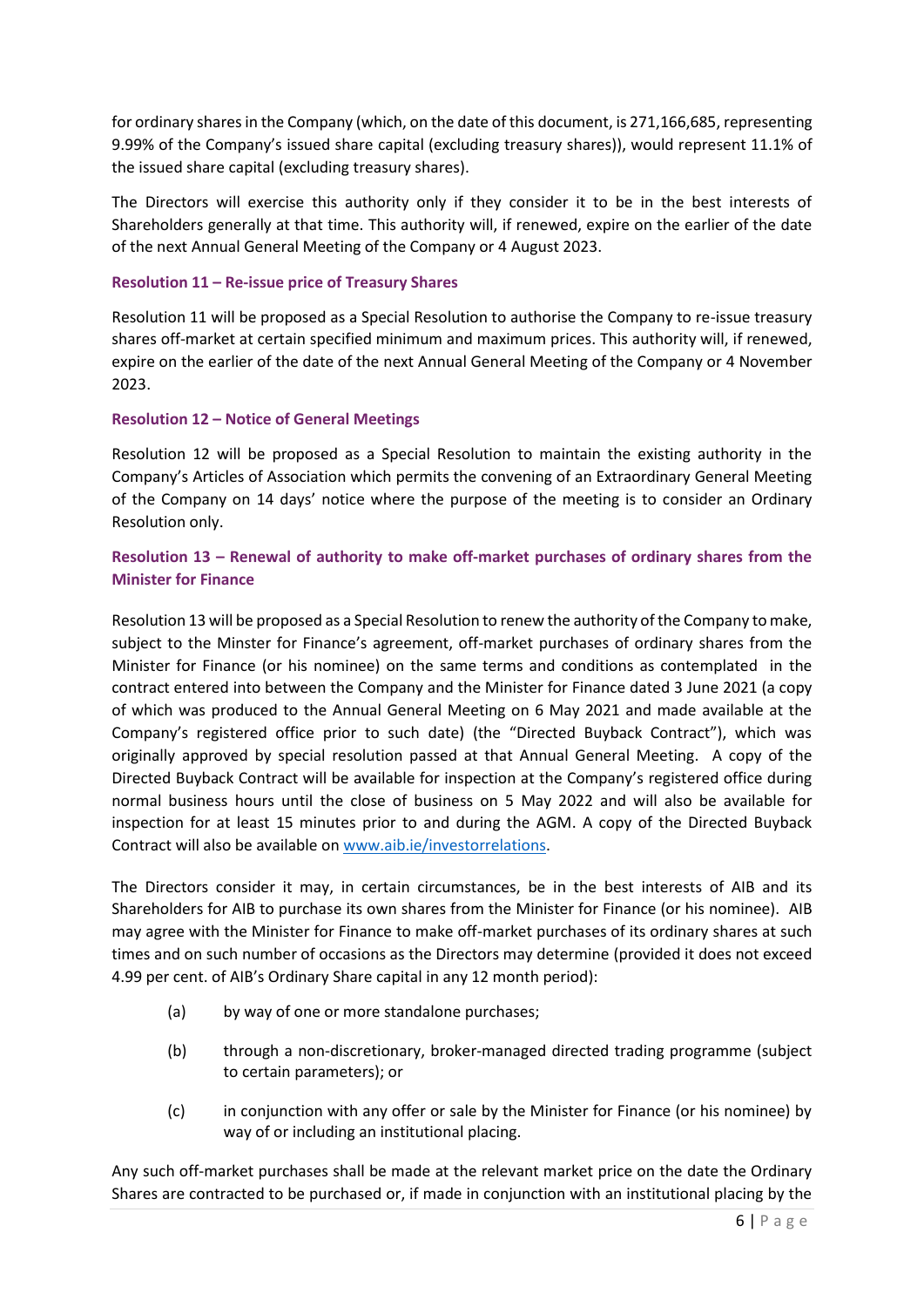Minister for Finance (or his nominee), at the placing or offering price as determined through a bookbuilding process, and otherwise on the terms and conditions of the Directed Buyback Contract.

Renewal of the authority to make off-market purchases of ordinary shares from the Minister for Finance will give AIB the flexibility, if appropriate at the relevant time and with the agreement of the Minister for Finance, to help facilitate the return of AIB to full private ownership over time through the use of AIB's excess capital. The Directors will only make off-market purchases with the Minister for Finance's agreement and where, in light of market conditions prevailing generally at the time, they consider that such off-market purchases will be in the best interests of Shareholders as a whole. Neither AIB nor the Minister for Finance would be under an obligation to agree to make such offmarket purchases and would only do so subject to regulatory approval from the European Central Bank at the time.

Under Chapter 11 of the Irish Listing Rules and Chapter 11 of the UK Listing Rules, the Directed Buyback Contract with the Minister for Finance constitutes a "related party transaction". However, the proposed off-market purchase is treated as a "smaller" related party transaction under Irish Listing Rule 11.1.15 and UK Listing Rule 11.1.10R and as such does not require the approval of independent holders of ordinary shares. If AIB wishes to purchase more than 4.99 per cent. of its issued share capital from the Minister for Finance in a 12-month period or the transaction would otherwise exceed the "smaller" related party transaction limits set out in the Irish Listing Rules and the UK Listing Rules (including when aggregated with any other relevant transactions), AIB will seek approval from its independent Shareholders for the relevant arrangements.

Under the Companies Act 2014, the Minister for Finance and his nominee are not permitted to vote the Ordinary Shares to which Resolution 13 relates (being 4.99 per cent. of AIB's Ordinary Share capital).

#### **Public Health Guidelines and the AGM**

The Company continues to monitor the impact of COVID-19 and any relevant updates regarding the AGM, including any changes to the arrangements outlined in this Letter and the Notice of the AGM, will be announced via a Regulatory Information Service and made available on [www.aib.ie/investorrelations.](http://www.aib.ie/investorrelations)

In the event that it is not possible to hold the AGM either in compliance with public health guidelines or applicable law or where it is otherwise considered that proceeding with the AGM as planned poses an unacceptable health and safety risk, the AGM may be adjourned or postponed or relocated to a different time and/or venue, in which case notification of such adjournment or postponement or relocation will be given in accordance with applicable law.

To access the live telephone conference call, Shareholders should use the following numbers:

| Joining from Republic of Ireland  | 01 506 0650         |
|-----------------------------------|---------------------|
| Joining from UK / International   | +44 (0) 2071 928338 |
| <b>Quoting Event Passcode No:</b> | 8167535             |

It is recommended that Shareholders dial in at least 15 minutes prior to the start time.

#### **Move towards payment of dividends electronically**

I would like to take this opportunity to advise Shareholders that we are working to introduce the payment of dividends by direct credit transfer. In order to facilitate this change, Shareholders passed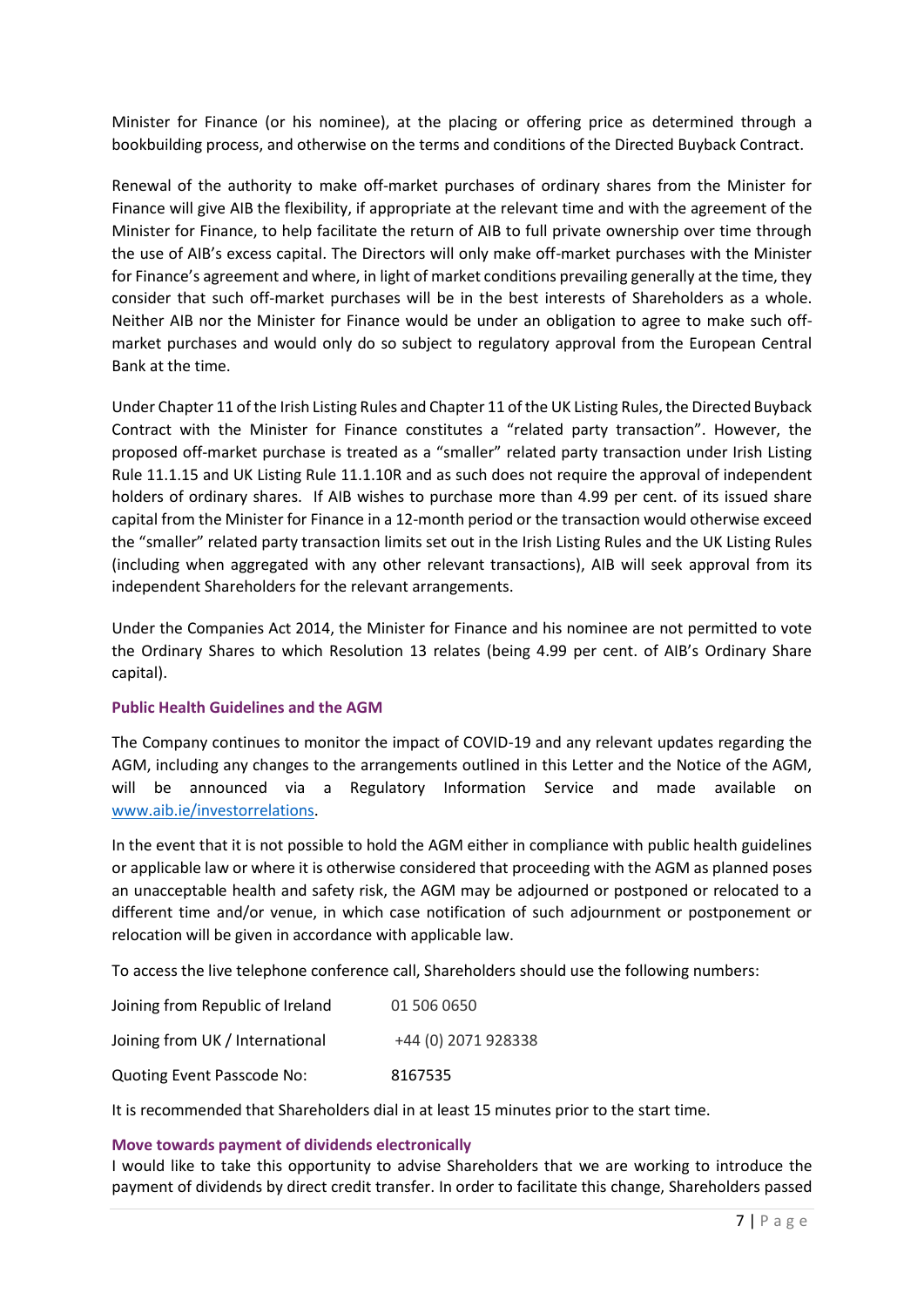a resolution at the 2021 Annual General Meeting of the Company, on 6 May 2021, to make certain amendments to the Articles of Association. If Shareholders would like to elect to receive dividends electronically at this time, you can do so via our Registrar Computershare's online portal, or download a form on [www.investorcentre.com/ie.](http://www.investorcentre.com/ie) The relevant forms will also be included with all dividend cheque payments, if approved, on 13 May 2022. Signing up for direct credit transfer would mean quick and easy access to your funds and would also help to reduce the impact on the environment.

#### **AGM Information**

Information regarding the AGM including a copy of this AGM Notice, details of the total number of shares and voting rights at the date of giving this Notice, the Annual Report and Financial Statements, copies of any draft resolutions and copies of the forms to be used to vote by proxy and to vote by correspondence, and a copy of the Directed Buyback Contract are available on the Company's website at [www.aib.ie/investorrelations.](http://www.aib.ie/investorrelations) The ISIN for AIB Group plc's Ordinary Shares is IE00BF0L3536. The unique identifier code of the AGM for the purposes of Commission Implementing Regulation (EU) 2018/1212 of 3 September 2018 is available at [www.aib.ie/investorrelations.](http://www.aib.ie/investorrelations)

#### **Recommendation**

The Directors are satisfied that the resolutions set out in the Notice of the Annual General Meeting are in the best interests of the Company and its Shareholders. Accordingly, the Directors unanimously recommend you to vote in favour of each of the resolutions set out in the attached Notice, as they intend to do in respect of all the ordinary shares which they own or control in the capital of the Company.

Yours faithfully,

**Jim Pettigrew** Chair AIB Group plc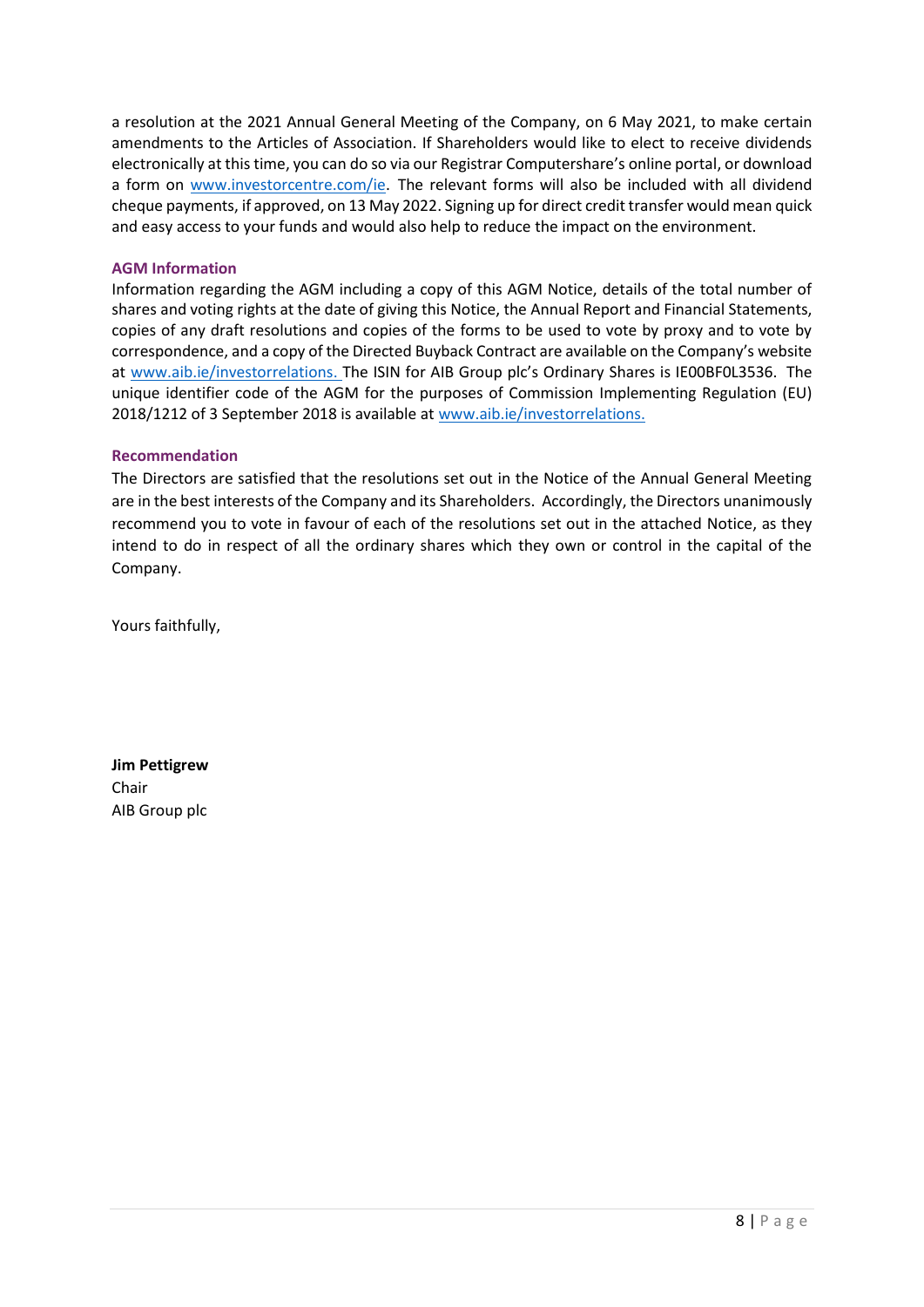## **Voting Instructions**

#### **Proxy voting**

Those Shareholders unable to attend the Meeting may appoint a proxy. For Shareholders whose name appears in the register of members of the Company at the record date, your proxy may be submitted by post by completing the enclosed Form of Proxy and returning it to the Company's Registrar, Computershare Investor Services (Ireland) Limited, 3100 Lake Drive, Citywest Business Campus, Dublin 24, D24 AK82, Ireland. Your proxy may also be submitted through Computershare's voting website [www.eproxyappointment.com,](http://www.eproxyappointment.com/) instructions on how to do this are set out on the Form of Proxy. Electronic proxy voting by Euroclear Nominees Limited as nominee for Euroclear Bank SA/NV ("Euroclear Bank" or "EB") in respect of the ordinary shares registered in the name of Euroclear Nominees Limited may also occur through the use of a secured mechanism to exchange electronic messages (as agreed by the Company with Euroclear Bank).

#### *Deadlines for receipt by the Company of proxy voting instructions*

All proxy votes must be received by the Company's Registrar not less than 48 hours before the time appointed for the Meeting or any adjournment of the Meeting. However, persons holding through the Euroclear Bank or (via a holding of CREST depository interests ("CDIs")) CREST systems will also need to comply with any additional voting deadlines imposed by the respective service offerings. All persons affected are recommended to consult with their stockbroker or other intermediary at the earliest opportunity. The submission of a proxy will not prevent you attending and voting at the Meeting should you wish to do so. If Shareholders are not able to attend the meeting in person they may join the proceedings via a conference call and in such circumstances are requested to submit their votes on the resolutions in advance of the meeting through the appointment of a proxy.

For voting services offered by custodians holding Irish corporate securities directly with Euroclear Bank, please contact your custodian.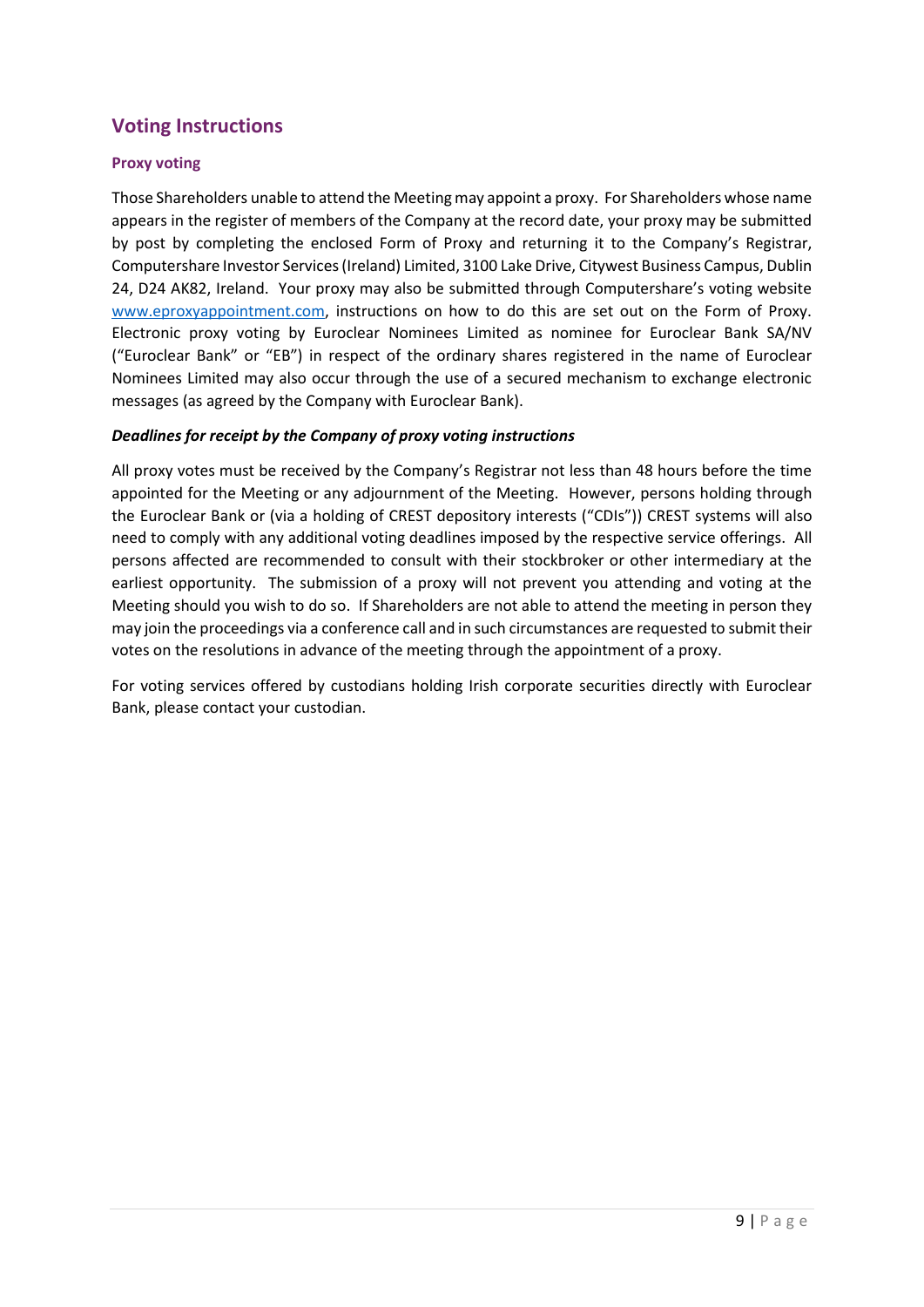## **AIB Group plc Notice of Annual General Meeting**

NOTICE IS HEREBY GIVEN that the Annual General Meeting of the Company will be held at 10 Molesworth Street, Dublin 2, Ireland on 5 May 2022 at 10.00 a.m. for the following purposes:

To consider and, if thought fit, pass the following resolutions as **Ordinary Resolutions**:

- 1. Following a review of the Company's affairs, to receive and consider the financial statements for the year ended 31 December 2021 together with the reports of the Directors and the Auditor thereon.
- 2. To declare a final dividend of 4.5 euro cent per ordinary share for the year ended 31 December 2021 payable on 13 May 2022 to holders of the ordinary shares on the register of members at close of business on 1 April 2022.
- 3. To authorise the Directors to fix the remuneration of the Auditor.
- 4. To consider the continuation in office of Deloitte as Auditor of the Company (Advisory Resolution).
- 5. By separate resolutions, to elect or re-elect (as appropriate) the following persons as Directors of the Company:
	- a) Anik Chaumartin
	- b) Donal Galvin
	- c) Basil Geoghegan
	- d) Tanya Horgan
	- e) Colin Hunt
	- f) Sandy Kinney Pritchard
	- g) Carolan Lennon
	- h) Elaine MacLean
	- i) Andy Maguire
	- j) Brendan McDonagh
	- k) Helen Normoyle
	- l) Ann O'Brien
- m) Fergal O'Dwyer
- n) Jim Pettigrew
- o) Jan Sijbrand
- p) Raj Singh
- 6. To consider the Directors' Remuneration Report as set out on pages 205 to 207 of the 2021 Annual Financial Report (Advisory Resolution).
- 7. To consider the Remuneration Policy as set out on pages 201 to 202 of the 2021 Annual Financial Report (Advisory Resolution).
- 8. That the Directors be and are hereby authorised pursuant to and in accordance with Section 1021(1) of the Companies Act 2014 (as amended) (the "**Act**"), in substitution for all existing such authorities, to exercise all the powers of the Company to allot relevant securities (within the meaning of Section 1021 of the Act) up to an aggregate nominal amount of €565,496,091.04 during the period commencing on the date of the passing of this Resolution and expiring at the conclusion of the next annual general meeting of the Company or 4 August 2023 (whichever shall be earlier), provided that the Company may before such expiry make an offer or agreement which would or might require relevant securities to be allotted after such expiry and the Directors may allot relevant securities in pursuance of such offer or agreement as if the authority hereby conferred had not expired.

To consider and, if thought fit, pass the following resolutions as **Special Resolutions:**

- 9. As separate resolutions:
	- (a) That, subject to the passing of Resolution 8, the Directors be and are hereby empowered pursuant to section 1023 of the Companies Act 2014 (as amended) ("the "**Act**") to allot equity securities (within the meaning of Section 1023 of the Act) for cash under the authority given by Resolution 8 as if sub-section (1) of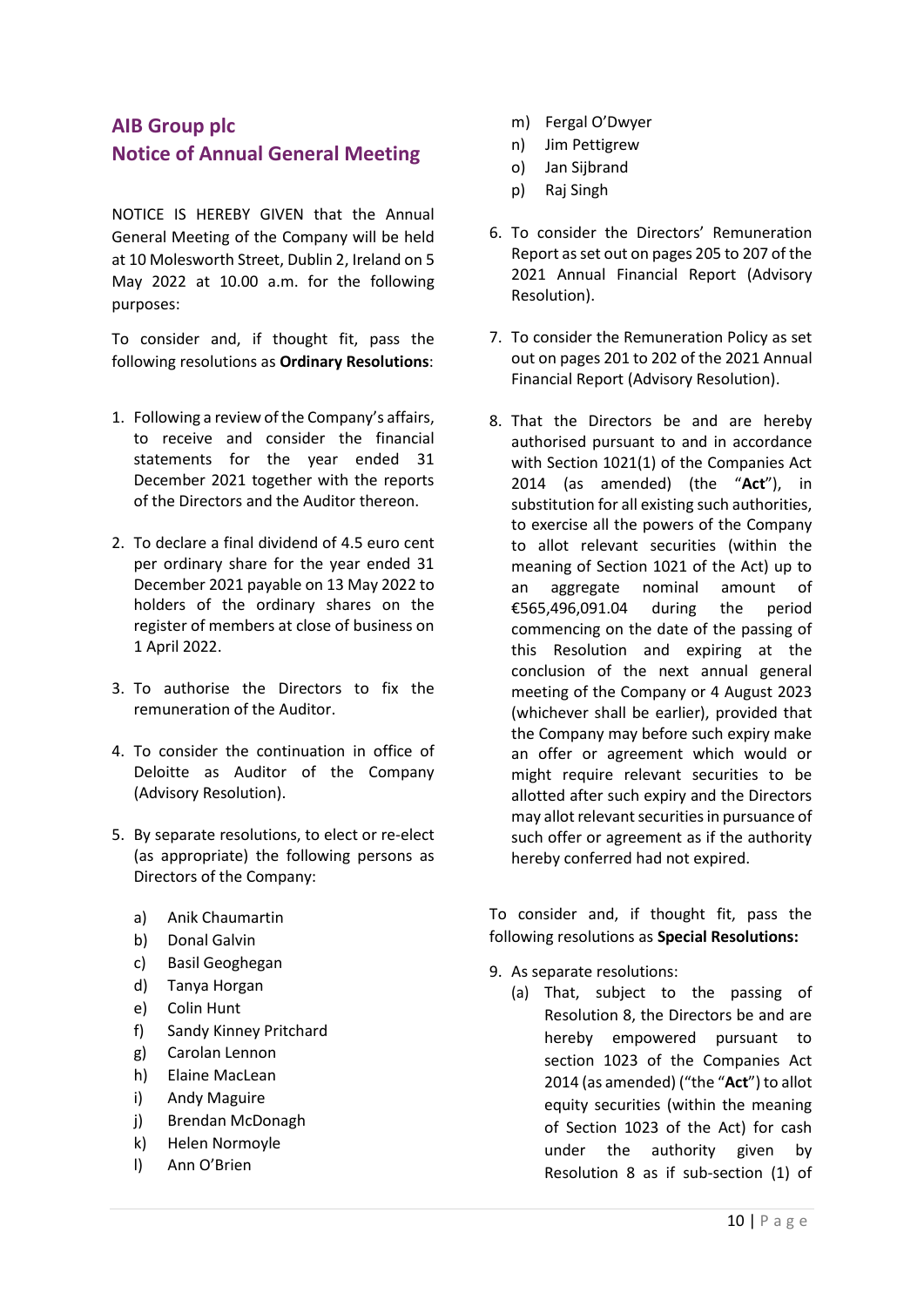Section 1022 of the Act did not apply to any such allotment, provided that this power shall be limited:

- (i) to the allotment of equity securities in connection with a rights issue, open offer or other invitation to or in favour of the holders of ordinary shares of €0.625 each where the equity securities respectively attributable to the interests of such holders are proportional (as nearly as may be) to the respective numbers of ordinary shares held by them (but subject to such exclusions or other arrangements as the Directors may deem necessary or expedient to deal with fractional entitlements that would otherwise arise or with legal or practical problems under the laws of, or the requirements of any recognised regulatory body or any stock exchange in, any territory, or otherwise howsoever); and
- (ii) to the allotment (otherwise than pursuant to sub-paragraph (i) above) of equity securities up to an aggregate nominal amount of €84,824,413.66,

during the period commencing on the date of the passing of this Resolution and expiring on the conclusion of the next annual general meeting of the Company or 4 August 2023 (whichever shall be earlier), provided that the Company may before such expiry make an offer or agreement which would or might require equity securities to be allotted after such expiry and the Directors may allot equity securities in pursuance of such offer or agreement as if the power hereby conferred had not expired.

- (b) That, subject to the passing of Resolution 8, the Directors be and are hereby empowered pursuant to Section 1023 of the Companies Act 2014 (as amended) (the "**Act**") (and in addition to any authority granted under Resolution 9(a)) to allot equity securities (within the meaning of Section 1023 of the Act) for cash under the authority given by Resolution 8 as if sub-section (1) of Section 1022 of the Act did not apply to any such allotment, provided that this power shall be:
	- (i) limited to the allotment of equity securities up to an aggregate nominal amount of €84,824,413.66; and
	- (ii) used only for the purposes of financing (or refinancing, if the authority is to be used within six months after the original transaction) a transaction which the Directors determine to be an acquisition or other capital investment of a kind contemplated by the Statement of Principles for the disapplication of Pre-Emption Rights most recently published by the Pre-Emption Group prior to the date of this Notice of Annual General Meeting,

during the period commencing on the date of the passing of this Resolution and expiring on the conclusion of the next annual general meeting of the Company or 4 August 2023 (whichever shall be earlier), provided that the Company may before such expiry make an offer or agreement which would or might require equity securities to be allotted after such expiry and the Directors may allot equity securities in pursuance of such offer or agreement as if the power hereby conferred had not expired.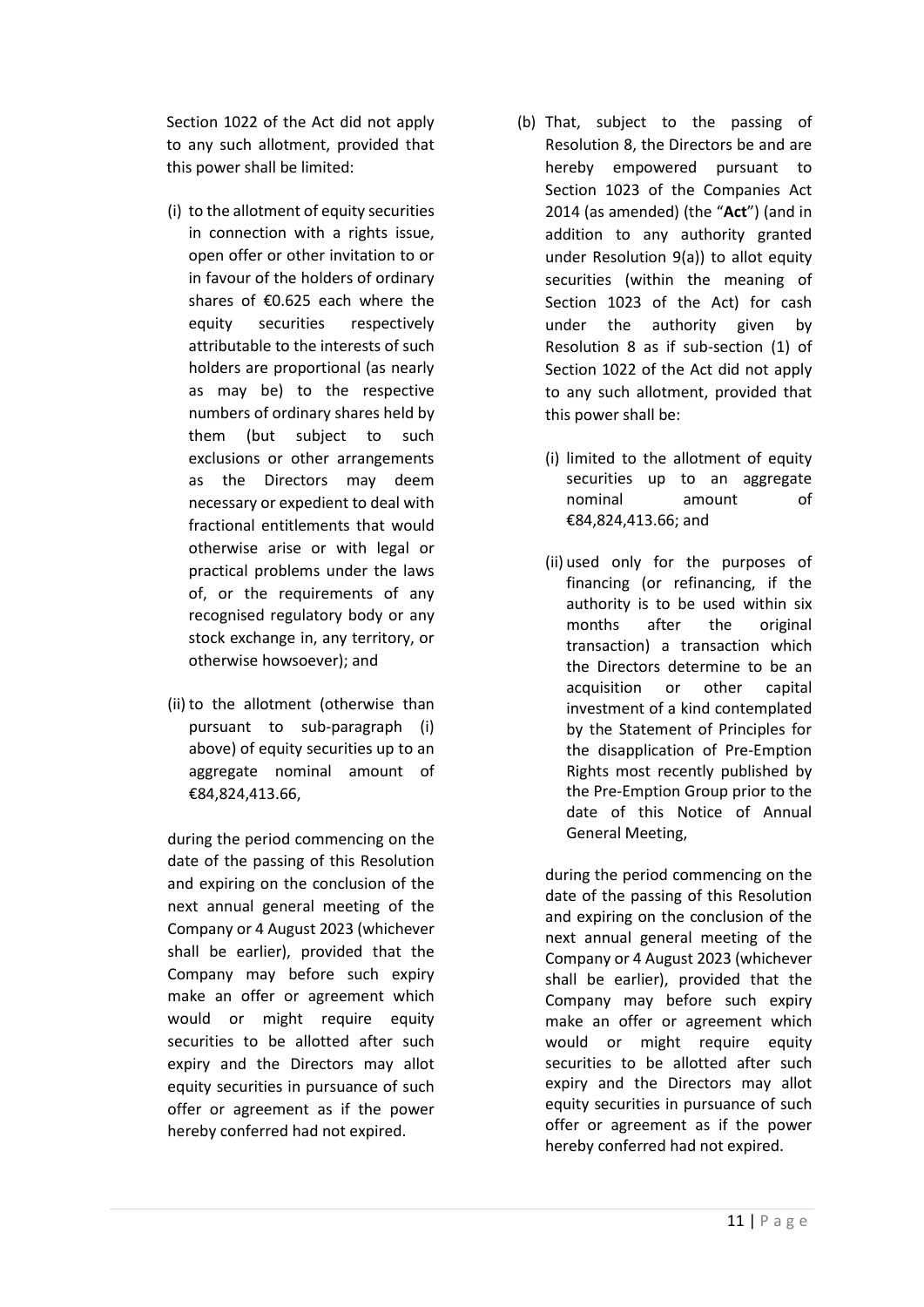- 10. That the Company and/or any of its subsidiaries (as defined by Section 7 of the Companies Act 2014 (as amended) (the "**Act**") be and they are hereby generally authorised to make market purchases or overseas market purchases (each term as defined in Section 1072 of the Act), of shares of any class of the Company (the "Share" or "Shares") on such terms and conditions and in such manner as the Directors may from time to time determine but subject to the provisions of the Act and to the following restrictions and provisions:
	- (a) the maximum number of Shares authorised to be acquired pursuant to the terms of this Resolution shall be such number of Shares whose aggregate nominal value shall equal 10% of the aggregate nominal value of the issued share capital of the Company as at the close of business on the date of the passing of this Resolution;
	- (b) the minimum price which may be paid for any Share shall be the nominal value of the Share;
	- (c) the maximum price (excluding expenses) which may be paid for any Share in the Company (a "Relevant Share") shall be the higher of:
		- (i) 5% above the average of the closing quotation prices of a Relevant Share on Euronext Dublin for the five business days immediately preceding the day of purchase (and, in respect of any business day on which there shall be no dealing in such shares on Euronext Dublin, the price which is equal to (A) the midpoint between the high and low market guide prices in respect of such shares for that business day, or (B) if there shall be only one such market guide price so published, the market guide price so published; such prices shall be as published in the Daily Official List of Euronext Dublin (or any successor publication thereto or any

equivalent publication for securities admitted to trading on Euronext Dublin)); and

- (ii) the amount stipulated by Article 5(6) of the Market Abuse Regulation 2014 (No. 596/2014) or any corresponding provision of any replacement legislation, being the value of a Relevant Share calculated on the basis of the higher of the price for:
	- (a) the last independent trade of; and
	- (b) the highest current independent bid for;

any number of Relevant Shares on the trading venue where the purchase pursuant to the authority conferred by this Resolution will be carried out.

If the means of providing the foregoing information as to dealings and prices by reference to which the maximum price is to be determined is altered or is replaced by some other means, then a maximum price shall be determined on the basis of the equivalent information published by the relevant authority in relation to dealings on Euronext Dublin or its equivalent; and

(d) the authority hereby granted shall commence on the date of the passing of this Resolution and expire at the conclusion of the next annual general meeting of the Company or 4 August 2023 (whichever shall be earlier). The Company or any such subsidiary may before such expiry enter into a contract for the purchase of Shares which would or might be executed wholly or partly after such expiry and may complete any such contract as if the authority conferred hereby had not expired.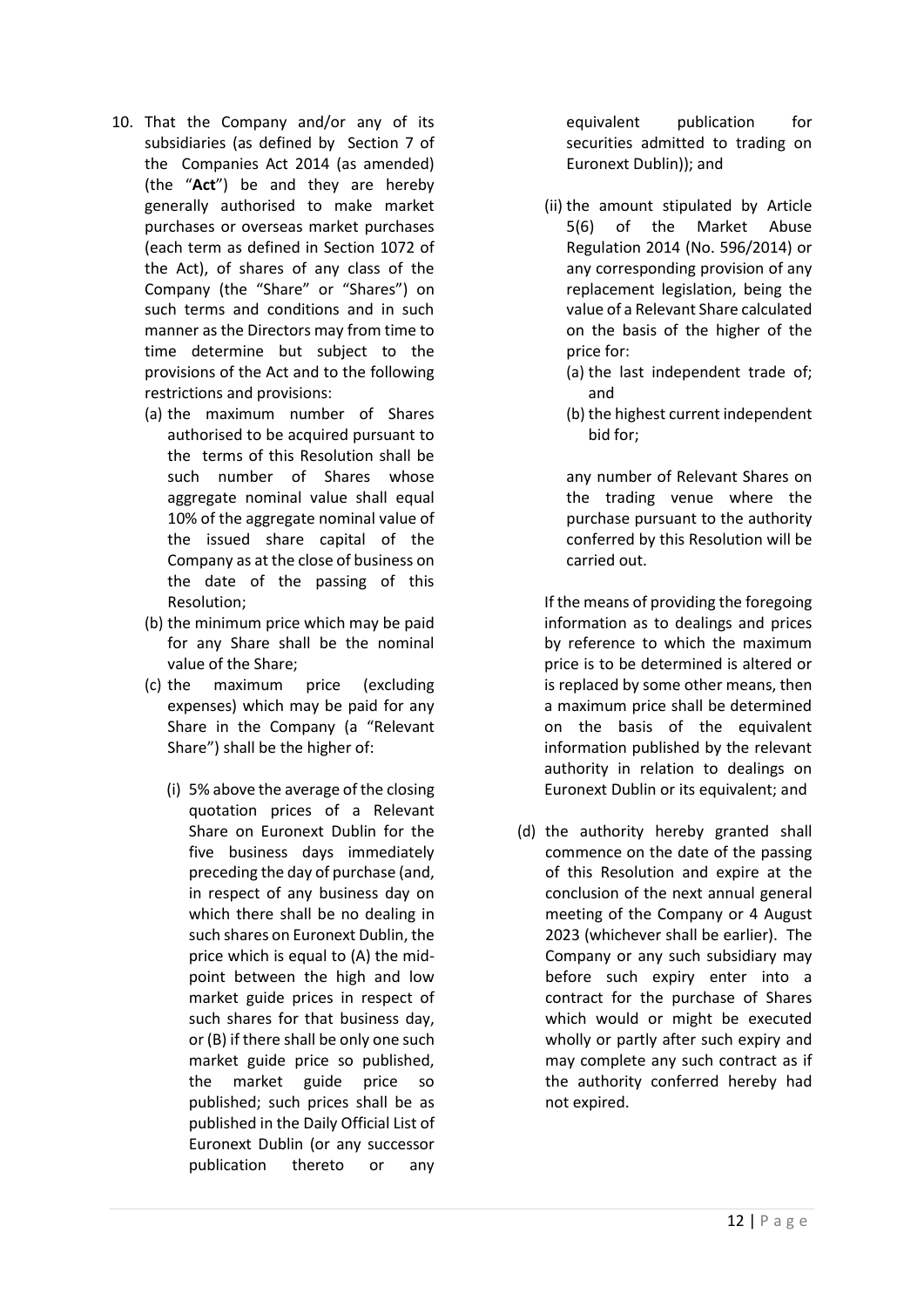- 11. That, subject to the passing of Resolution 10, for the purposes of Sections 109 and/or 1078 of the Companies Act (as amended) (the "**Act**") the re-issue price range at which any treasury shares (as defined in the Companies Act, 2014) for the time being held by the Company may be re-issued (including by way of re-issue off market) shall be as follows:
	- (a) the maximum price at which a treasury share may be re-issued off-market shall be an amount equal to 120% of the Appropriate Price; and
	- (b) the minimum price at which a treasury share may be re-issued off-market shall be the nominal value of the share where such share is re-allotted under an employees' share scheme (as defined by Section 64 of the Companies Act 2014) and in all other circumstances shall be 95% of the Appropriate Price.

For the purposes of this resolution the expression "Appropriate Price" shall mean the average of the closing quotation prices of ordinary shares in the capital of the Company for the five business days immediately preceding the day on which the treasury share is re-issued, as published in the Daily Official List of Euronext Dublin (or any successor publication thereto any equivalent publication for securities admitted to trading on the market in Ireland on which the Company's ordinary shares are from time to time admitted to trading) or if on any business day there shall be no dealing of ordinary shares on the trading venue or a closing price is not otherwise available the price which is equal to:

(i) the mid-point between the high and low market guide prices in respect of such shares for such business day as published in in the Daily Official List of Euronext Dublin (or any successor publication thereto any equivalent publication for securities admitted to trading on the market in Ireland on which the Company's ordinary shares are from time to time admitted to trading); or

(ii) if there shall be only one such market guide price so published, the market guide price so published).

The authority hereby conferred shall commence on the date of the passing of this Resolution and expire at the conclusion of the next annual general meeting of the Company or 4 November 2023 (whichever shall be the earlier) and is without prejudice or limitation to any other authority of the Company to reissue treasury shares on-market.

- 12. That in accordance with Section 1102 of the Companies Act 2014 (as amended) and Articles 57 and 58 of the Articles of Association of the Company, the Directors of the Company be and are unconditionally authorised to call a general meeting, other than an annual general meeting or a meeting for the passing of a special resolution, on not less than 14 clear days' notice. The authority hereby conferred shall expire at the conclusion of the next annual general meeting of the Company held after the passing of this resolution unless previously renewed, varied or revoked by the Company in general meeting.
- 13. That the Company is hereby authorised to make off-market purchases (as defined by Section 1072 of the Companies Act 2014) from the Minister for Finance or his nominee of fully paid ordinary shares in the capital of the Company ("Ordinary Shares") at such times and at such prices and in such numbers and otherwise on the terms and conditions set out in the contract between the Company and the Minster for Finance dated 3 June 2021 (a copy of which was produced to the General Meeting on 6 May 2021 and made available for inspection at the Company's registered office prior to such date), which was originally approved by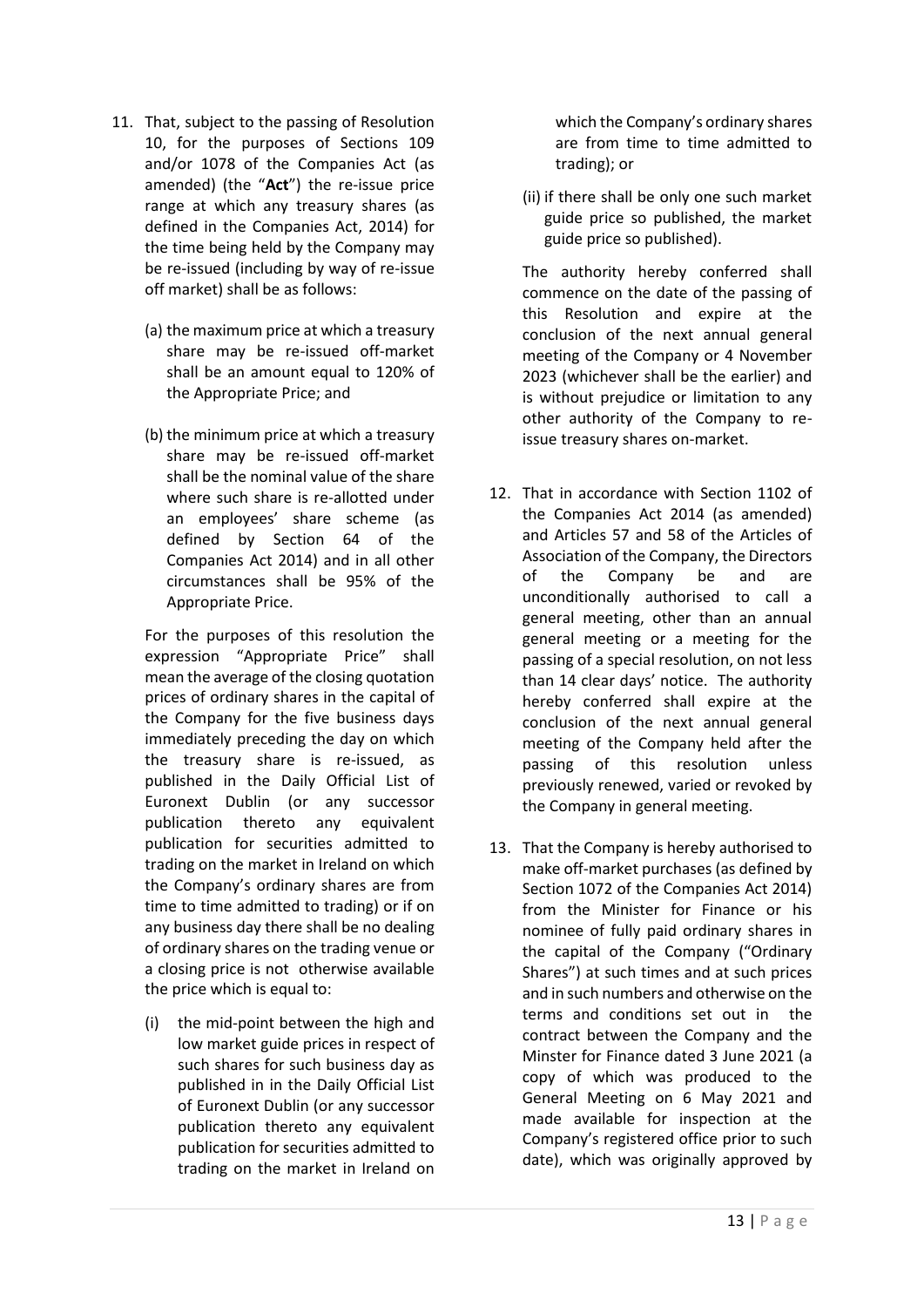special resolution passed at the General Meeting, provided that:

- (i) the authority hereby conferred shall, unless previously varied, revoked or renewed, expire at the conclusion of the next Annual General Meeting of the Company, or 4 August 2023 (whichever is earlier); and
- (ii) where the Company concludes a contract to purchase Ordinary Shares pursuant to the authority hereby conferred prior to the expiry of such authority (which will or may be executed wholly or partly after such expiry), it may make a purchase of Ordinary Shares pursuant to such contract as if the authority had not expired.

By Order of the Board

**Conor Gouldson**  Group Company Secretary AIB Group plc 10 Molesworth Street Dublin 2 Ireland

1 April 2022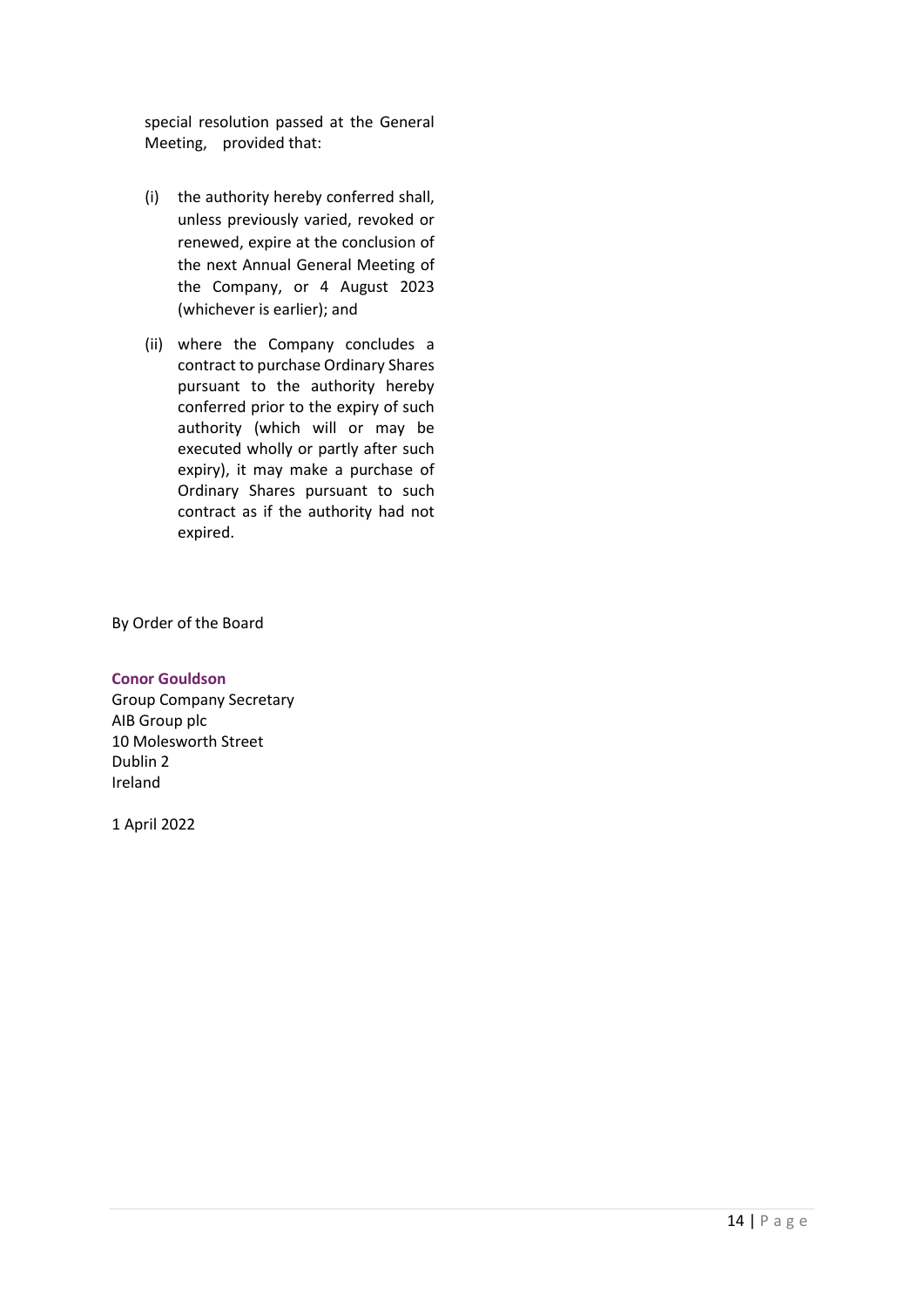# **AIB Group plc Shareholder Information**

### **Entitlement to attend and vote**

1. Pursuant to Section 1105 of the Companies Act, only those persons registered on the Company's register of members: (i) at 6.00 p.m. on Sunday 1 May 2022; or (ii) if the AGM is adjourned, at the close of business on the day before the date that falls 72 hours prior to the adjourned AGM (for the purposes of these Notes only, being a "**Shareholder**"), shall be entitled to attend and vote at the AGM or, if relevant, any adjournment thereof. Changes to entries on the Company's register of members after that time will be disregarded in determining the rights of any person to attend and vote at the AGM.

#### **Information regarding the meeting**

2. Information regarding the AGM, including the information required by Section 1103 of the Companies Act, is available from www.aib.ie/investorrelations

## **Attending in person**

3. The AGM will be held at 10 Molesworth Street, Dublin 2. Shareholders and other relevant persons may also join the proceedings via a conference call and submit their votes on the resolutions in advance of the meeting through the appointment of a proxy – see further below.

## **Appointment of proxies**

4. A Shareholder who is entitled to attend and vote at the AGM is entitled to appoint a proxy (or more than one proxy as alternates) to attend, speak and vote instead of the Shareholder. A proxy need not be a Shareholder. If you wish to appoint more than one proxy please contact the Company's Registrar, Computershare Investor Services (Ireland) Limited, on +353 1 247 5411.

- 5. A Form of Proxy for use by Shareholders is enclosed with this Notice (or is otherwise being delivered to Shareholders). Completion of a Form of Proxy (or submission of proxy instructions electronically) would not ordinarily prevent a Shareholder from attending the AGM and voting in person should the Shareholder wish to do so.
- 6. To be valid, a Form of Proxy and any power or other authority under which it is executed (or a duly certified copy of any such power or authority) must be returned to Computershare Investor Services (Ireland) Limited, PO Box 13030, Dublin 24, Ireland or to Computershare Investor Services (Ireland) Limited, 3100 Lake Drive, Citywest Business Campus, Dublin 24, D24 AK82, Ireland, not later than 48 hours before the AGM or adjourned AGM or (in the case of a poll taken otherwise than at or on the same day as the meeting or adjourned meeting) at least 48 hours before the taking of the poll at which it is to be used.
- 7. For Shareholders wishing to appoint (or remove) a proxy electronically, log on to the website of the Registrar, Computershare Investor Services (Ireland) Limited:

#### [www.eproxyappointment.com](http://www.eproxyappointment.com/)

To log in you will require your unique PIN (which will expire at the end of the voting period), your Shareholder Reference Number (SRN) and the Control Number, all of which are printed on the face of the accompanying Form of Proxy.

8. Electronic proxy voting by Euroclear Nominees Limited as nominee for Euroclear Bank SA/NV ("**Euroclear Bank**") in respect of the ordinary shares registered in the name of Euroclear Nominees Limited may occur through the use of a secured mechanism to exchange electronic messages (as agreed with Euroclear Bank).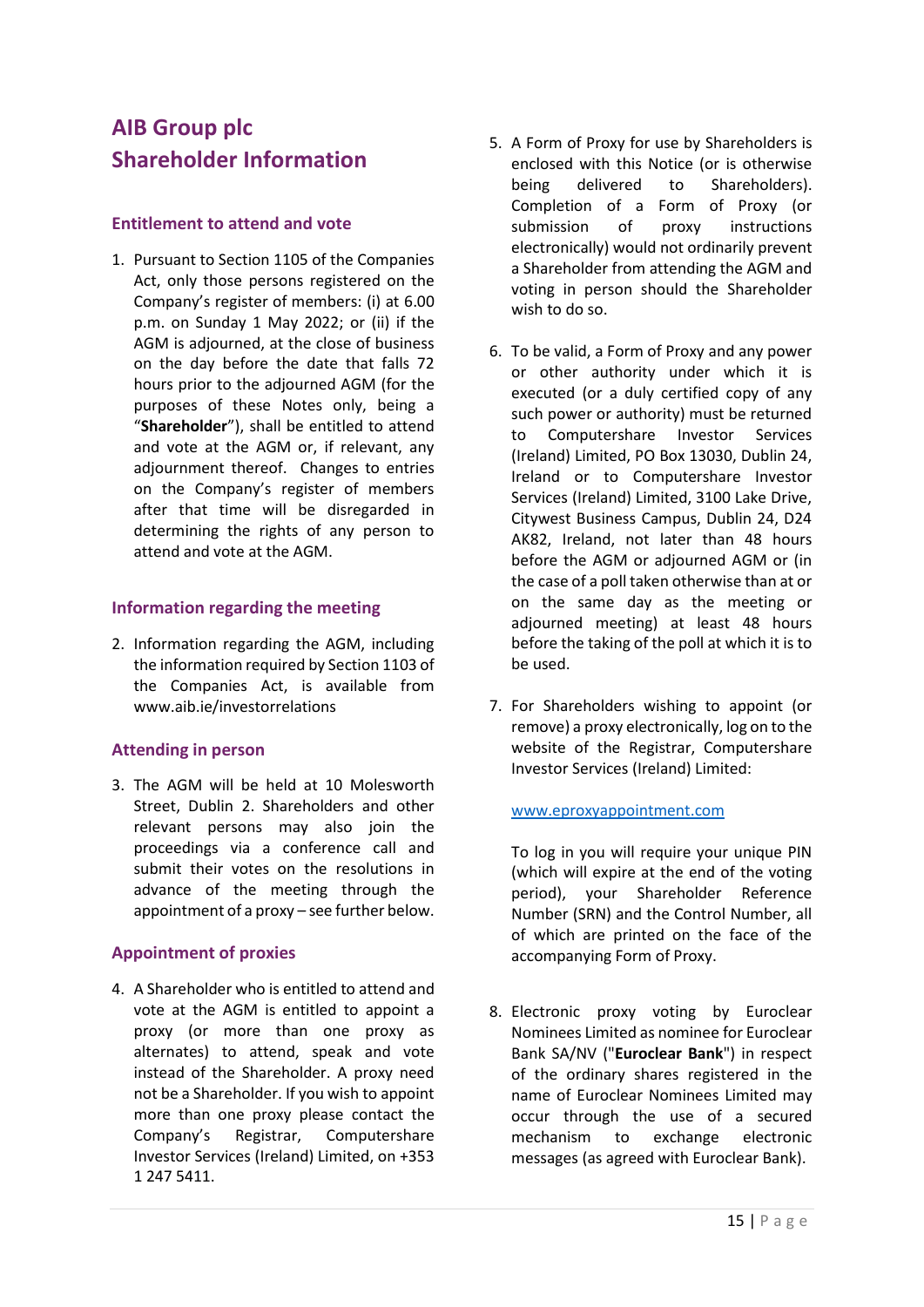- 9. Persons who hold their interests in ordinary shares of the Company as Belgian law rights through the Euroclear Bank system or as CREST depository interests through the CREST system should consult with their stockbroker or other intermediary at the earliest opportunity for further information on the processes and timelines for submitting voting instructions for the AGM through the respective systems.
- 10.For voting services offered by custodians holding Irish corporate securities directly with Euroclear Bank, please contact your custodian.

#### **Issued shares and total voting rights**

- 11.The total number of issued ordinary shares in the Company on the date of this Notice of Annual General Meeting is 2,714,381,237. The Company does not hold any shares in treasury.
- 12.Voting on each of the resolutions will be decided on a poll. This means that Shareholders who attend the AGM, as well as those who are not able to attend but have sent proxy forms, may have their votes taken into account according to the number of shares they hold.
- 13.Resolutions 1 to 8 are ordinary resolutions and require a simple majority of votes cast (in person or by proxy) at the meeting to be passed. Resolutions 9 to 13 are special resolutions and require the approval of 75 percent of votes cast (in person or by proxy) at the meeting to be passed.

#### **Questions at the meeting**

- 14.Pursuant to Section 1107 of the Companies Act, the Company must answer any question which a Shareholder may ask relating to the business being dealt with at the AGM unless:
	- (a) answering the question would interfere unduly with the preparation for the AGM or the confidentiality and business interests of the Company;
- (b) the answer has already been given on a website in a question and answer format; or
- (c) it appears to the Chair of the AGM that it is undesirable in the interests of good order of the meeting that the question be answered.

The Company is also inviting questions from Shareholders to be submitted at least 48 hours in advance of the meeting by email to [secretariat@aib.ie.](mailto:secretariat@aib.ie) All questions received in this way will be collated, read aloud and answered at the meeting.

## **Shareholders' right to table draft resolutions and to put items on the agenda**

15.Pursuant to Section 1104 of the Companies Act, a Shareholder or a group of Shareholders holding 3% of the issued share capital, representing at least 3% of the total voting rights of all Shareholders who have a right to vote at the AGM, have a right to put an item on the agenda for the AGM and/or table a draft resolution for inclusion in the agenda of the AGM subject to any contrary provisions in company law which impose other conditions on the right of members to put items on the agenda for or to propose resolutions at the AGM.

Requests:

- (a) may be in hard copy form or in electronic form;
- (b) must set out in writing details of the item to be included and/or draft resolution in full or, if supporting an item to be included or a draft resolution sent by another member, clearly identify the item to be included and/or the draft resolution which is being supported;
- (c) must be authenticated by the person or persons making it (by identifying the Shareholder or Shareholders meeting the qualification criteria and, if in hard copy, by being signed by the Shareholder or Shareholders); and